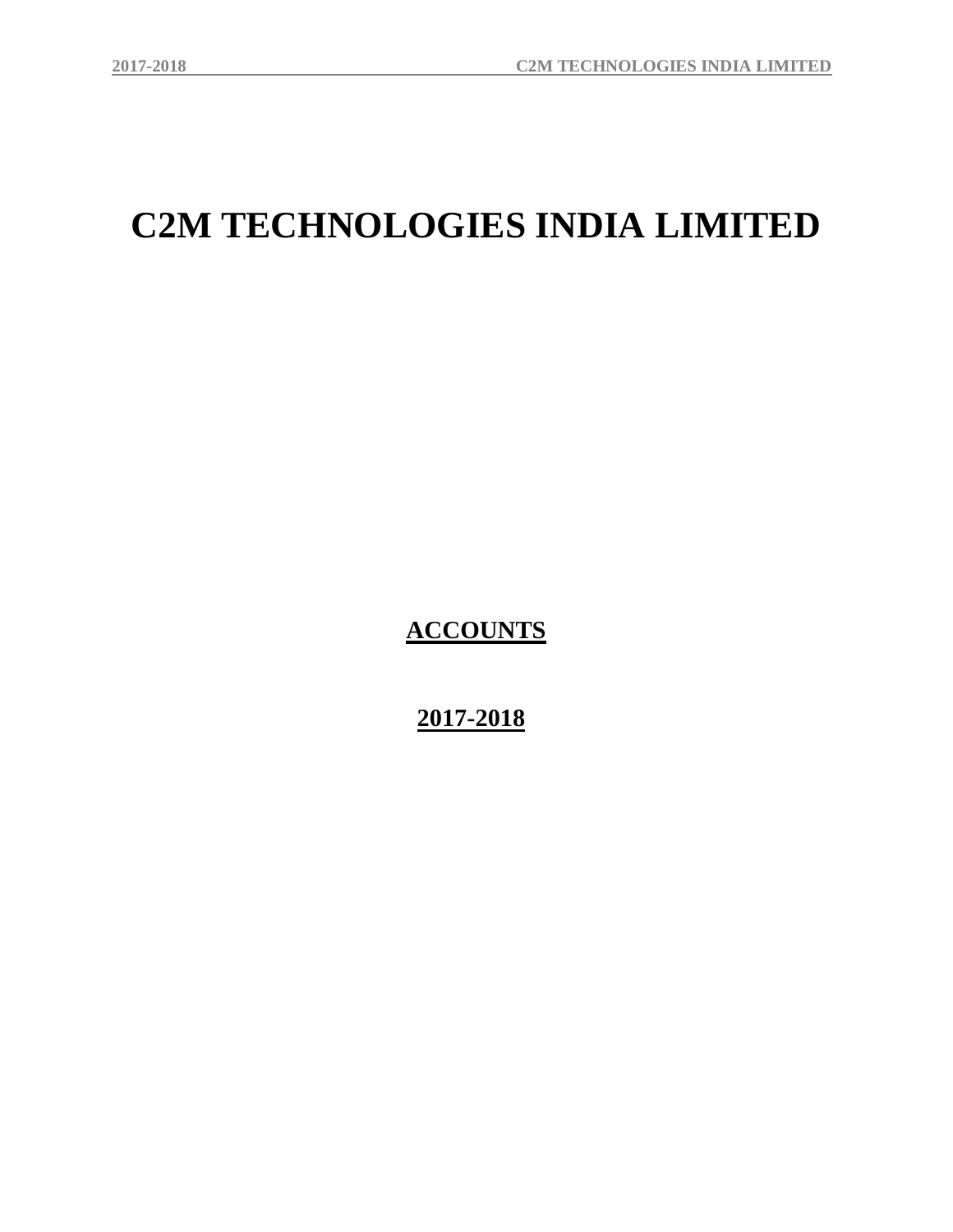# **BOARD OF DIRECTORS**

Mr. Vickram A. Dosshi Mr. Sanjay J. Shah Mr. Chirag S. Gandhi

# **AUDITORS**

G. C. PATEL & CO.

CHARTERED ACCOUNTANTS

# **REGISTERED OFFICE**

6A, Lalwani Industrial Estate,

14, G. D. Ambedkar Road,

Wadala,

Mumbai - 400 031.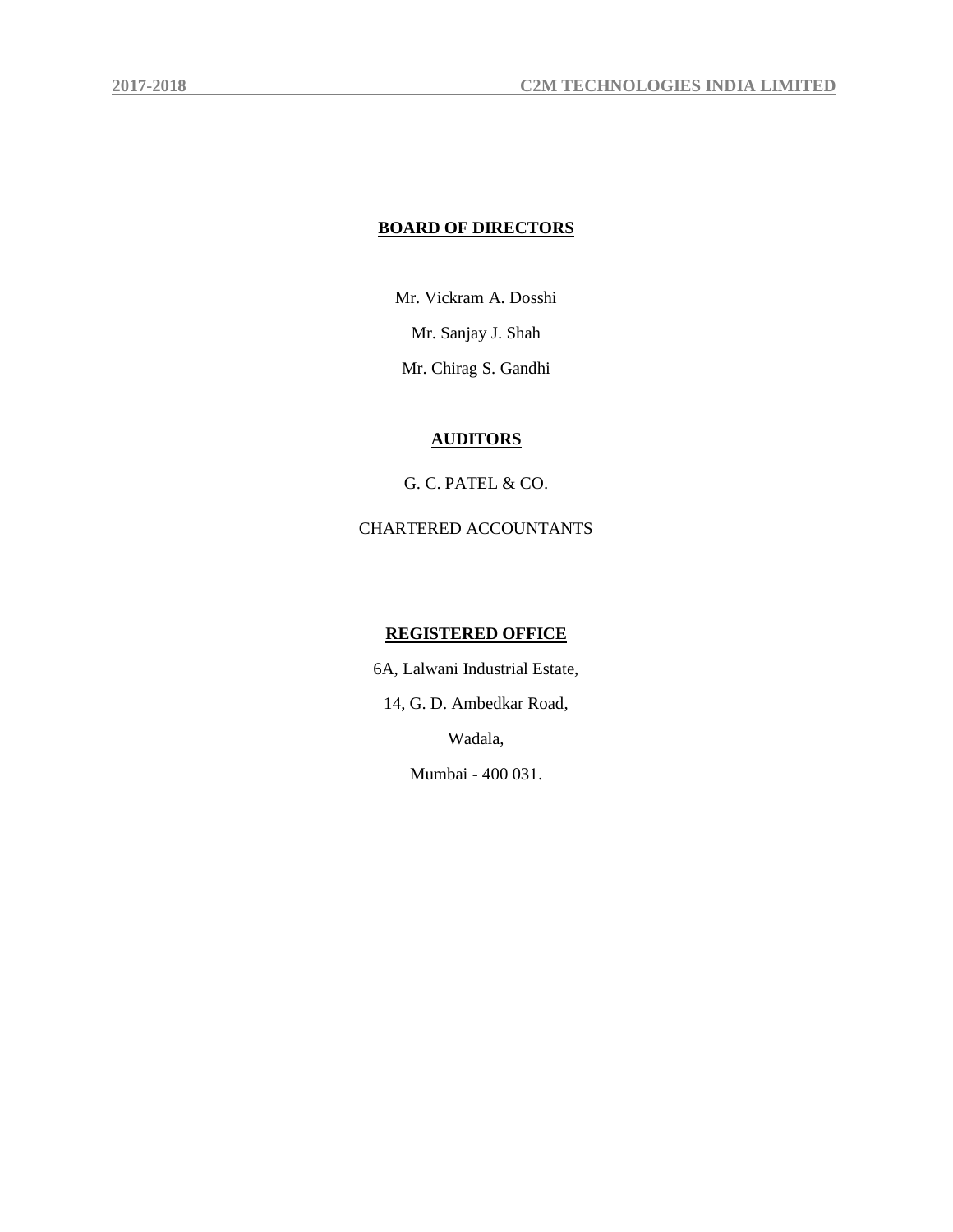# **G. C. Patel & Co.** 102, Summer Villa Chs.,  $7<sup>th</sup>$  Road, Near Hdfc Bank ATM, Santacruz (East), Mumbai 400055.

# **To the Members of C2M Technologies Limited**

# **Report on the financial statements**

We have audited the accompanying financial statements of M/sC2M Technologies Limited ("the Company"), which comprise the balance sheet as at 31 March 2018, the statement of profit and loss for the year then ended, the cash flow statement and a summary of significant accounting policies and other explanatory information.

# **Management's responsibility for the financial statements**

The Company"s board of directors is responsible for the matters stated in Section 134(5) of the Companies Act, 2013 ("the act") with respect to the preparation and presentation of these financial statements that give a true and fair view of the financial position, financial performance of the company in accordance with the accounting principles generally accepted in India, including the accounting standards specified under section 133 of the act, read with rule 7 of the Companies (Accounts) Rules, 2014. This responsibility also includes maintenance of adequate accounting records in accordance with the provisions of the act for safeguarding the assets of the company and for preventing and detecting frauds and other irregularities; selection and application of appropriate accounting policies; making judgments and estimates that are reasonable and prudent; and design, implementation and maintenance of adequate internal financial controls, that were operating effectively for ensuring the accuracy and completeness of the accounting records, relevant to the preparation and presentation of the financial statements that give a true and fair view and are free from material misstatement, whether due to fraud or error.

### **Auditor's Responsibility**

Our responsibility is to express an opinion on these financial statements based on our audit. We have taken into account the provisions of the act, the accounting and auditing standards and matters which are required to be included in the audit report under the provisions of the act and the rules made there under.

We conducted our audit in accordance with the standards on auditing specified under section 143(10) of the Act. Those standards require that we comply with ethical requirements and plan and perform the audit to obtain reasonable assurance about whether the financial statements are free from material misstatement.

The audit procedures selected depend on the auditor"s judgment, including the assessment of the risks of material misstatement of the financial statements, whether due to fraud or error and the company"s internal control system. An audit also includes evaluating the appropriateness of the accounting policies used and the reasonableness of the accounting estimates made by the company's directors, as well as evaluating the overall presentation of the financial statements.

We believe that the audit evidence we have obtained is sufficient and appropriate to provide a basis for our audit opinion on the financial statements.

# **Opinion**

In our opinion and to the best of our information and according to the explanations given to us, the aforesaid financial statements give the information required by the act in the manner so required and give a true and fair view in conformity with the accounting principles generally accepted in India, of the state of affairs of the company as at 31 March 2018 and its financial position for the year ended on that date.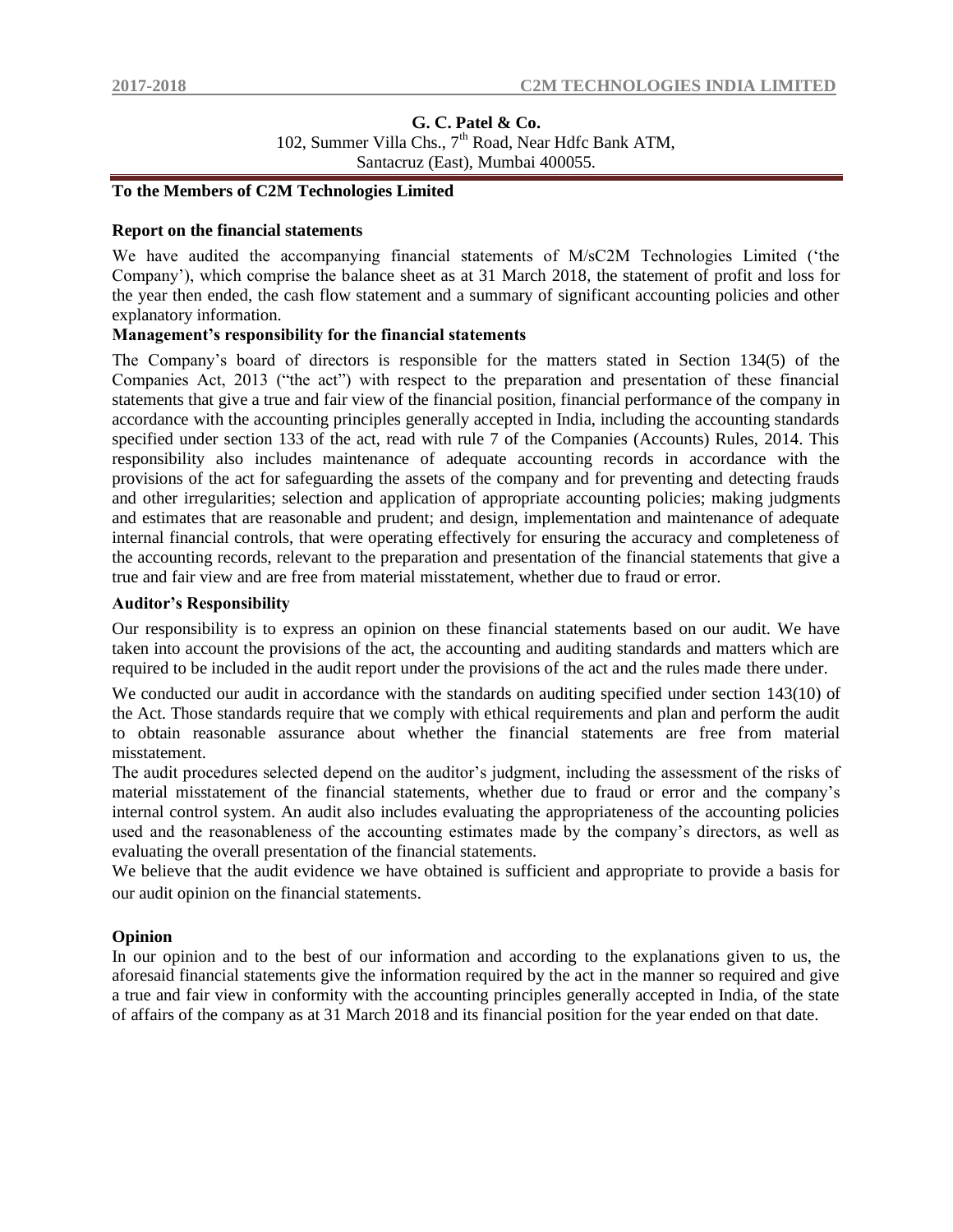# **Report on other legal and regulatory requirements**

- 1. As required by the Companies (Auditor"s Report) Order, 2016 ("the order") issued by the Central Government of India in terms of sub-section (11) of section 143 of the act, we give in the annexure a statement on the matters specified in the paragraph 3 and 4 of the order, to the extent applicable.
- 2. As required by Section 143 (3) of the Act, we report that:
	- a)we have sought and obtained all the information and explanations which to the best of our knowledge and belief were necessary for the purposes of our audit.
	- b) in our opinion proper books of account as required by law have been kept by the Company so far as it appears from our examination of those books;
	- c)the balance sheet and the statement of profit and loss dealt with by this Report are in agreement with the books of account;
	- d) in our opinion, the aforesaid standalone financial statements comply with the Accounting Standards specified under Section 133 of the Act, read with Rule 7 of the Companies (Accounts) Rules, 2014;
	- e)on the basis of the written representations received from the directors as on 31 March 2017 taken on record by the Board of Directors, none of the directors is disqualified as on 31 March 2018 from being appointed as a director in terms of Section 164 (2) of the Act; and
	- f). with respect to the adequacy of the internal financial controls over financial reporting of the Company and the operating effectiveness of such controls; and
	- g) with respect to the other matters to be included in the Auditor"s Report in accordance with Rule 11 of the Companies (Audit and Auditors) Rules, 2014, in our opinion and to the best of our information and according to the explanations given to us:
		- i. the Company does not have any pending litigations;
		- ii. the Company does not have any long term contracts including derivative contracts; as such the question of commenting on any material foreseeable losses thereon does not arise; an
		- iii. the company has not declared dividend and there are no dues to IEPF.

For G. C. Patel  $\&$  Co. Chartered Accountants

Sd/- G.C. Patel Partner Membership No. 047327

**Place: Mumbai** 

**Date: 28/08/2018**

## **ANNEXURE A TO THE AUDITOR'S REPORT**

(This is the Annexure referred to in our Report of even date)

The annexure referred to in our Independent Auditors" Report to the members of the company on the financial statements for the year ended 31 March 2018, we report that: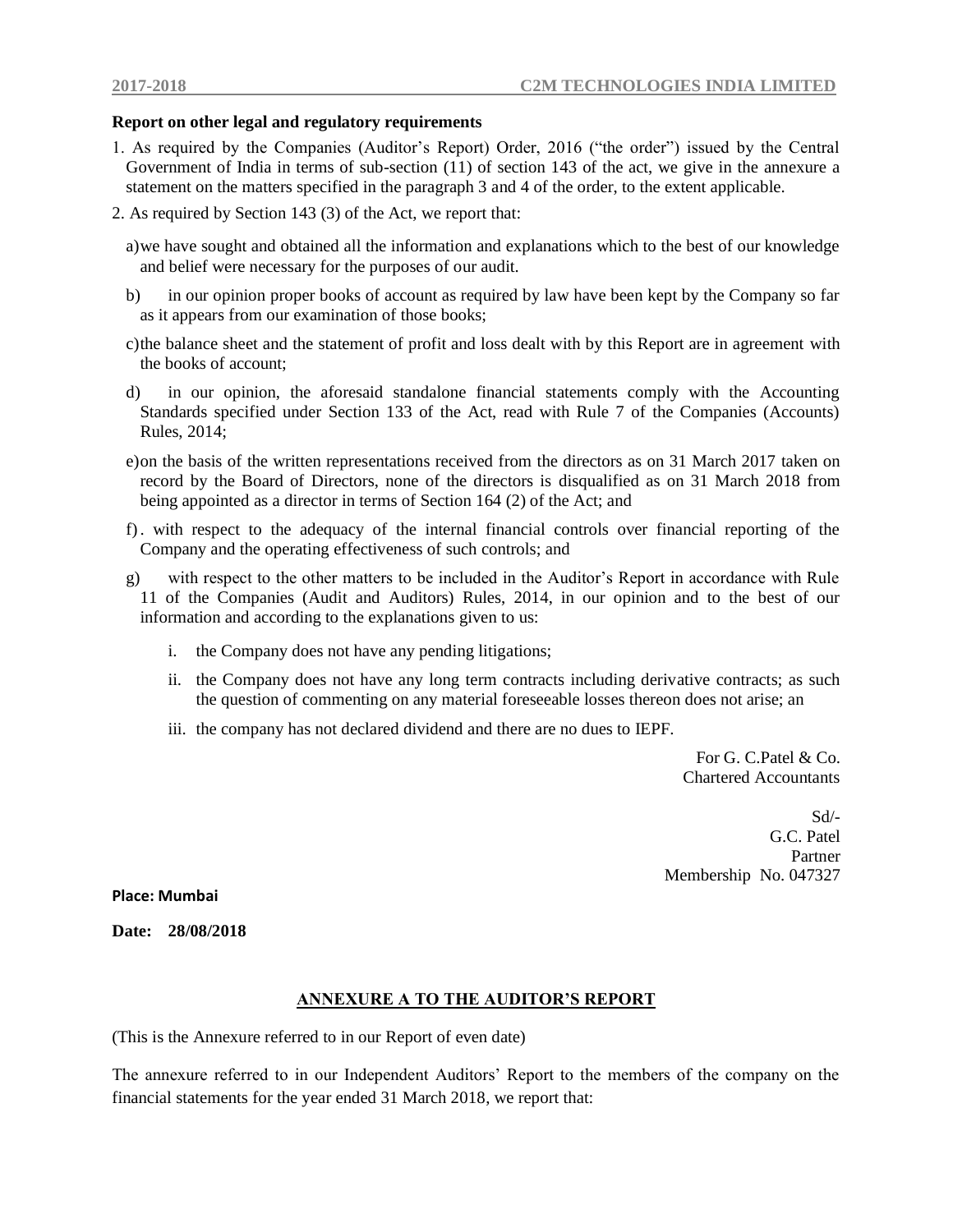- i) (a) The Company has fixed assets. The Company is maintaining proper records showing full particulars including quantitative details and situation of fixed assets.
	- (b)In our opinion, the fixed assets have been physically verified by the management at reasonable intervals. No material discrepancies have been noticed.
	- (c) According to the information and explanations given to us and on the basis of our examination of the records of the Company, there are no immovable properties.

(ii) The Company has no inventory. Accordingly, paragraph 3(ii) of the Order is not applicable to the Company.

(iii) The Company has not granted loans to anybody corporate covered in the register maintained under section 189 of the Companies Act, 2013 ("the Act").

- (b) There are no other loans granted to the bodies corporate listed in the register maintained under section 189 of the Act. Accordingly, paragraph  $3(iii)(b)$  of the Order is not applicable to the Company in respect of repayment of the principal amount.
- (c) There are no overdue amounts of more than rupees one lakh in respect of the loans granted to the bodies corporate listed in the register maintained under section 189 of the Act. Accordingly, paragraph 3(iii)(c) of the Order is not applicable to the Company in respect of repayment of the principal amount.

(iv) In our opinion and according to the information and explanations given to us, the Company has complied with the provisions of section 185 and 186 of the Act.

(v)The Company has not accepted any deposits from the public within the meaning of sections 73 to 76 of the Act and rules framed there under to the extent notified.

(vi)The Central Government has not prescribed the maintenance of cost records under section 148(1) of the Act, for any of the services rendered by the Company.

(vii)(a) According to the information and explanations given to us and on the basis of our examination of the records of the Company, there are no statutory dues including provident fund, income tax, sales tax, wealth tax, service tax, duty of customs, value added tax, cess and other material statutory dues. As explained to us, the Company did not have any dues on account of employees' state insurance and duty of excise.

(b) According to the information and explanation given to us and the records of the company examined by us, there are no disputed statutory dues as at 31st March 2018.

(viii)According to the records of the Company examined by us and information and explanation given to us, the Company has no loans or borrowings from financial institution, bank or government during the year. Company has not issued any debenture.

(ix) The Company did not raise any money by way of initial public offer or further public offer (including debt instruments) and term loans during the year. Accordingly, paragraph 3(ix) of the Order is not applicable.

(x) During the Course of our examination of the books and records of the company, carried out in accordance with generally accepted auditing practice in India, and according to information and explanations given to us, we have neither come across any instance of material fraud by the company or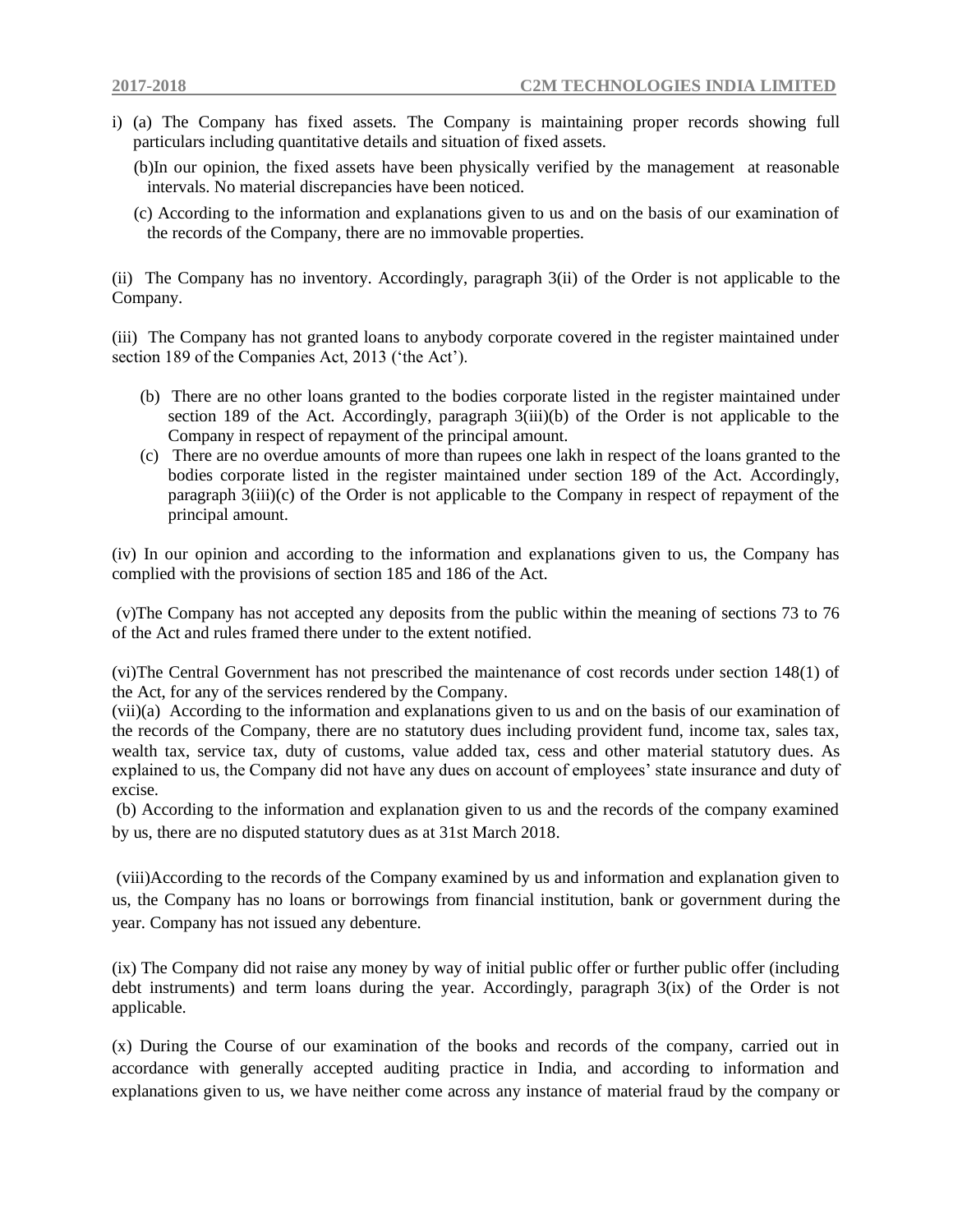on the company by its officers or employees, notice or reported during the year, nor have we been informed of any such case by the management.

(xi) According to the information and explanations give to us and based on our examination of the records of the Company, the Company has paid/provided no managerial remuneration in accordance with the requisite approvals mandated by the provisions of section 197 read with Schedule V to the Act.

(xii) In our opinion and according to the information and explanations given to us, the Company is not a nidhi company. Accordingly, paragraph 3(xii) of the Order is not applicable.

(xiii) According to the information and explanations given to us and based on our examination of the records of the Company, transactions with the related parties are in compliance with sections 177 and 188 of the Act where applicable and details of such transactions have been disclosed in the financial statements as required by the applicable accounting standards.

(xiv) According to the information and explanations give to us and based on our examination of the records of the Company, the Company has not made any preferential allotment or private placement of shares or fully or partly convertible debentures during the year.

(xv) According to the information and explanations given to us and based on our examination of the records of the Company, the Company has not entered into non–cash transactions with directors or persons connected with him. Accordingly, paragraph 3(xv) of the Order is not applicable.

(xvi) The Company is not required to be registered under section 45–IA of the Reserve Bank of India Act 1934. Accordingly, the provision of clause  $3(xvi)$  of the Order is not applicable to the company.

> For G. C.Patel & Co. Chartered Accountants

Sd/- G.C. Patel Partner Membership No. 047327

**Place: Mumbai** 

**Date: 28/08/2018**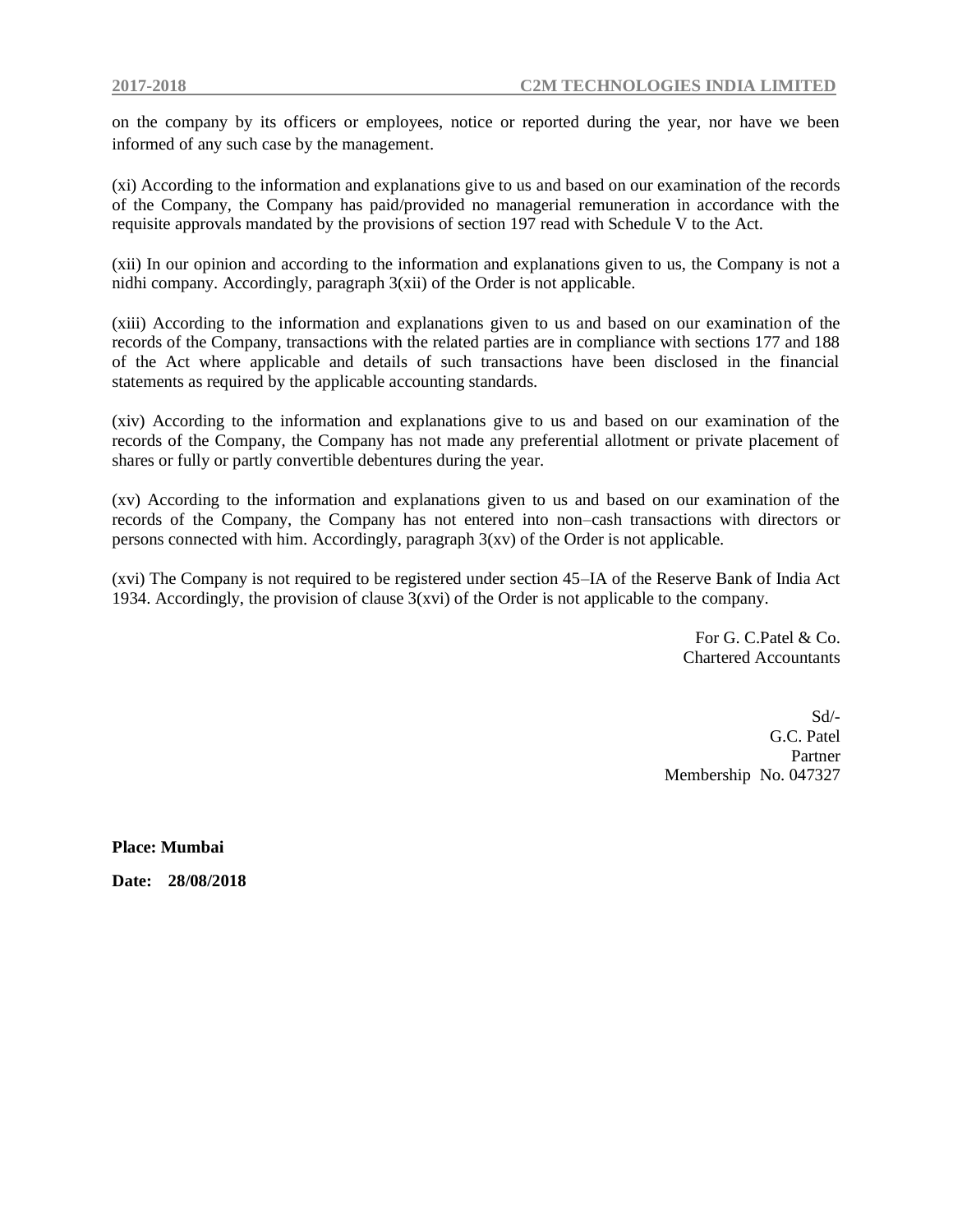# **ANNEXURE B TO INDEPENDENT AUDITORS REPORT**

**Referred to in paragraph 8(f) of the Independent Auditor's Report of even date to the members of C2M Technologies Limited on the standalone financial statements for the year ended 31 March 2018.**

 **Report on the internal financial controls under clause (i) of sub-section 3 of section 143 of the Act**

- 1. We have audited the internal financial controls over financial reporting of M/S. C2M Technologies Limited (the Company") as of 31 March 2018 in conjunction with our audit of the standalone financial statements of the Company for the year ended on that date.  **Management's responsibility for internal financial controls**
- 2. The Company"s Management is responsible for establishing and maintaining internal financial controls based on the internal control over financial reporting criteria established by the Company considering the essential components of internal control stated in the Guidance Note on Audit of Internal Financial Controls Over Financial Reporting issued by the institute of Chartered Accountants of India (ICAI). These responsibilities include the design, implementation and maintenance of adequate internal financial controls that were operating effectively for ensuring the orderly and efficient conduct of its business, including adherence to Company"s policies, the safeguarding of its assets, the prevention and detection of frauds and errors, the accuracy and completeness of accounting records, and the timely preparation of reliable financial information, as required under the Act.

# **Auditor's responsibility**

- 3. Our responsibility is to express an opinion on the Company"s internal financial controls over financial reporting based on our audit. We conducted our audit in accordance with the Guidance note of Internal Financial Controls Over Financial Reporting (the "Guidance Note") and the Standards on Auditing deemed to be prescribed under section 143(10) of the Act to the extent applicable to an audit of internal financial controls, both applicable to an audit of internal financial controls, both issued by the ICAI. Those standards and the Guidance Note require that we comply with ethical requirements and plan and perform the audit to obtain reasonable assurance about whether adequate internal financial controls over financial reporting was established and maintained and if such controls operated effectively in all material respects.
- 4. Our audit involves performing procedures to audit evidence about the adequacy of the internal financial controls system over financial reporting and their operating effectiveness. Our audit of internal financial controls over financial reporting included obtaining an understanding of internal financial controls over financial reporting, assessing the risk that a material weakness exists, and testing and evaluating the design and operating effectiveness of internal control based on the assesses risk. The procedures selected depend on the auditor"s judgment, including the assessment of the risks of material misstatement of the financial statements, whether due to fraud or error.
- 5. We believe that the audit evidence we have obtained is sufficient and appropriate to provide a basis for our audit opinion on the Company"s internal financial controls system over financial reporting.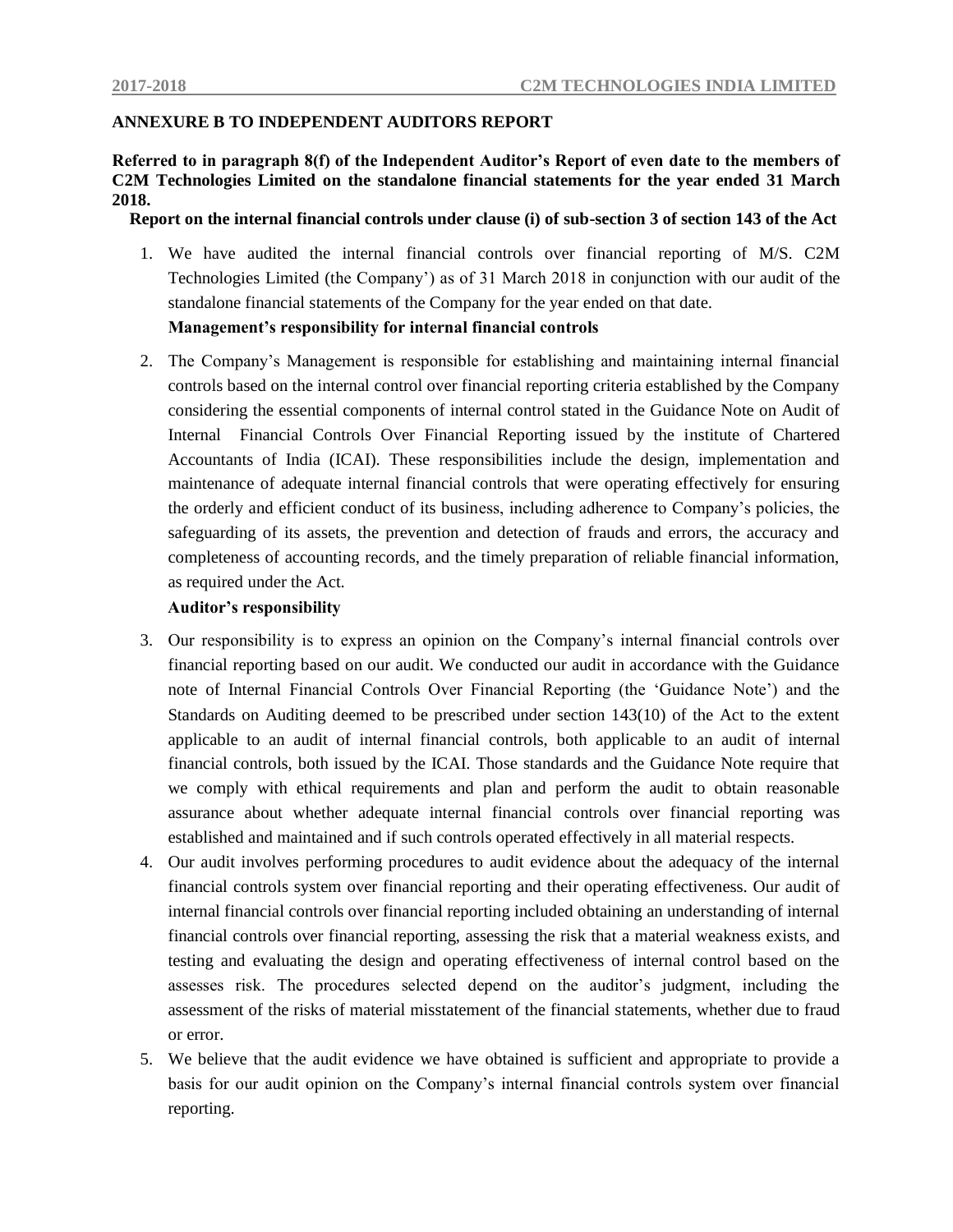# **Meaning of internal financial controls over financial reporting**

6. A company"s internal financial control over financial reporting is a process designed to provide assurance regarding the reliability of financial reporting and the preparation of financial statements for external purposes in accordance with generally accepted accounting principles. A Company"s internal financial control over financial reporting includes those policies and procedure that (1) pertain to the maintenance of records that, in reasonable details, accurately and fairly reflect the transactions and dispositions of the assets of the company ; (2) provide reasonable assurance that transactions are recorded as necessary to permit preparation of financial statements in accordance with generally accepted accounting principles, and that receipts and expenditures of the company are being made only in accordance with authorizations of management and directors of the company; and (3) provide reasonable assurance regarding prevention or timely detection of unauthorized acquisition, use, or disposition of the company"s assets that could have a material effect on the financial statements.

# **Inherent limitation of internal financial controls over financial reporting**

7. Because of the inherent limitation of internal financial controls over financial reporting , including the possibility of collusion or improper management override of controls, material misstatements due to error or fraud may occur and not be detected. Also, projection of any evaluation of the internal financial over financial reporting to future periods are subject to the risk that the internal financial control over financial reporting may become inadequate because of changes in conditions, or that the degree of compliance with the policies or procedures may deteriorate.

# **Opinion**

8. In our opinion , the company has, in all material respects, an adequate internal financial controls system over financial reporting and such internal financial controls over financial reporting were operating effectively as on 31 March, 2018 based on the internal control over financial reporting criteria established by the Company considering the essentials components of internal control stated in the Guidance Note on Audit of Internal Financial Controls Over Financial Reporting issued by the Institute of Chartered Accountant of India.

> For G. C.Patel & Co. Chartered Accountants

Sd/- G.C. Patel Partner Membership No. 047327

**Place: Mumbai Date: 28/08/2018**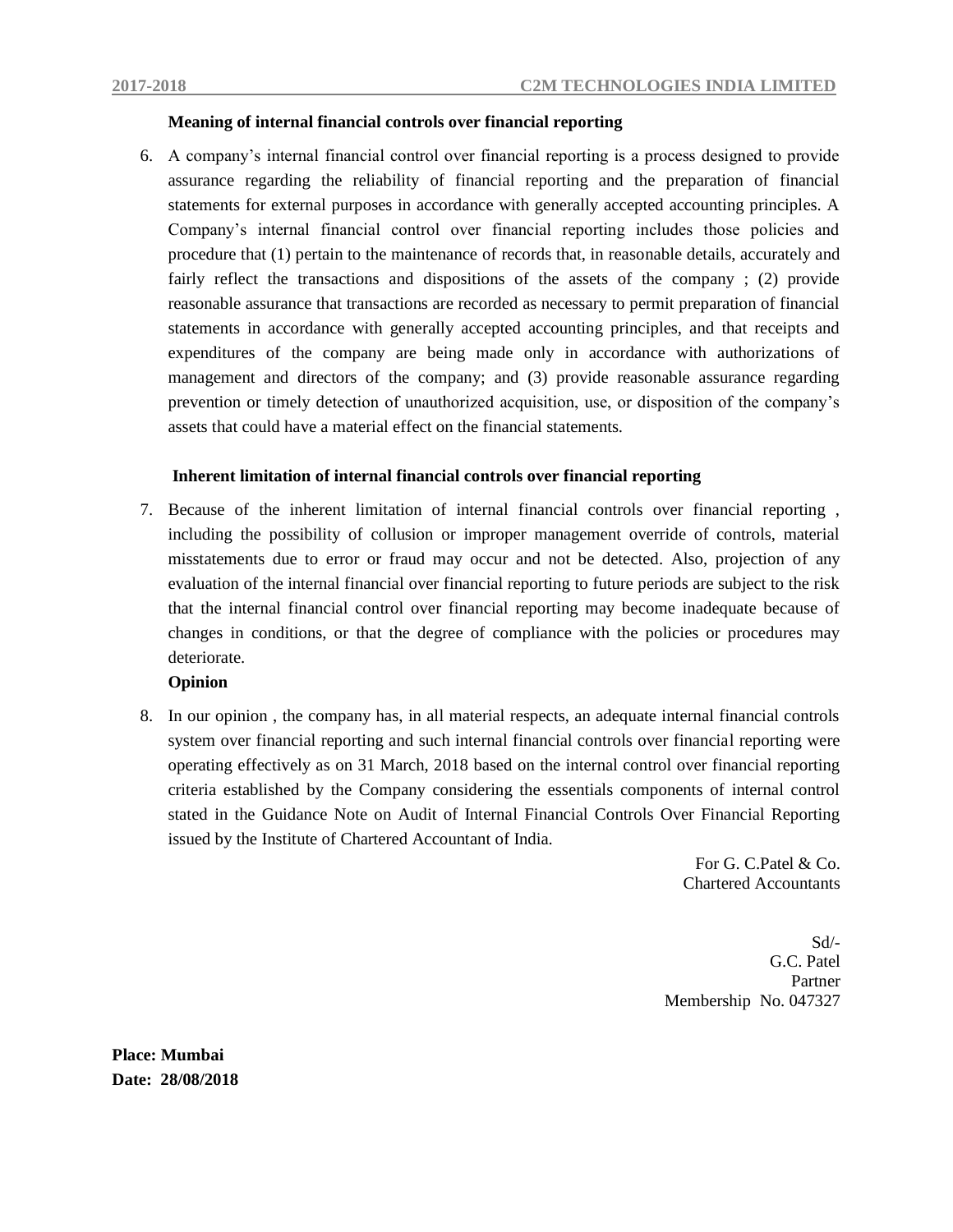#### **C2M TECHNOLOGIES INDIA LIMITED(Formally Known as Atco Research and Development Ltd) BALANCE SHEET AS AT 31ST MARCH,2018**

|                | <b>PARTICULARS</b>                        | <b>Notes</b><br>No. | AS AT 31.3.2018                             | AS AT 31.3.2017    |
|----------------|-------------------------------------------|---------------------|---------------------------------------------|--------------------|
| A              | <b>EQUITY AND LIABILITIES</b>             |                     |                                             |                    |
|                |                                           |                     |                                             |                    |
| 1              | <b>Shareholders' funds</b>                |                     |                                             |                    |
|                | (a) Share capital                         | 2                   | 10,000,000                                  | 10,000,000         |
|                | (b) Reserves and surplus                  | 3                   | (19, 227, 391)                              | (19, 198, 105)     |
|                | (c) Money received against share warrants |                     |                                             |                    |
| 2              | Share application money pending allotment |                     |                                             |                    |
| 3              | <b>Non-current liabilities</b>            |                     |                                             |                    |
|                | (a) Long-term borrowings                  | $\overline{4}$      | 6,553,044                                   | 6,553,044          |
|                | (b) Deferred tax liabilities (net)        |                     | 767,682                                     | 767,682            |
|                | (c) Other long-term liabilities           |                     |                                             |                    |
|                | (d) Long-term provisions                  |                     |                                             |                    |
|                |                                           |                     |                                             |                    |
| 4              | <b>Current liabilities</b>                |                     |                                             |                    |
|                | (a) Short-term borrowings                 |                     |                                             |                    |
|                | (b) Trade payables                        | 5                   | 1,775,684                                   | 1,773,914          |
|                | (c) Other current liabilities             | 6                   | 279,893                                     | 278,893            |
|                | (d) Short-term provisions                 | $\overline{7}$      | 350,000                                     | 350,000            |
|                |                                           |                     |                                             |                    |
|                | <b>TOTAL</b>                              |                     | 498,912                                     | 525,428            |
|                |                                           |                     |                                             |                    |
| B              | <b>ASSETS</b>                             |                     |                                             |                    |
|                |                                           |                     |                                             |                    |
| 1              | <b>Non-current assets</b>                 |                     |                                             |                    |
|                | (a) Fixed assets                          |                     |                                             |                    |
|                | (i) Tangible assets                       | 8                   | 28,255                                      | 54,771             |
|                | (ii) Intangible assets                    |                     |                                             |                    |
|                | (iii) Capital work-in-progress            |                     |                                             |                    |
|                | (iv) Intangible assets under development  |                     |                                             |                    |
|                | (v) Fixed assets held for sale            |                     |                                             |                    |
|                |                                           |                     |                                             |                    |
|                | (b) Non-current investments               |                     |                                             |                    |
|                | (c) Deferred tax assets (net)             |                     |                                             |                    |
|                | (d) Long-term loans and advances          | $\mathbf{Q}$        | 470,657                                     | 470,657            |
|                | (e) Other non-current assets              |                     |                                             |                    |
|                |                                           |                     |                                             |                    |
| $\overline{2}$ | <b>Current assets</b>                     |                     |                                             |                    |
|                | (a) Current investments                   |                     |                                             |                    |
|                | (b) Inventories                           |                     |                                             |                    |
|                | (c) Trade receivables                     |                     |                                             |                    |
|                | (d) Cash and cash equivalents             |                     |                                             |                    |
|                | (e) Short-term loans and advances         |                     |                                             |                    |
|                | (f) Other current assets                  |                     |                                             |                    |
|                |                                           |                     |                                             |                    |
|                | <b>TOTAL</b>                              | 1                   | 498,912                                     | 525,428            |
|                | <b>Significant Accounting Policies</b>    |                     |                                             |                    |
|                | In terms of our report attached.          |                     |                                             |                    |
|                | For G.C.Patel & Co.                       |                     | For and on behalf of the Board of Directors |                    |
|                | <b>Chartered Accountants</b>              |                     |                                             |                    |
|                | <b>FRN:113693W</b>                        |                     |                                             |                    |
|                |                                           |                     |                                             |                    |
|                |                                           | sd/                 |                                             | sd/                |
|                |                                           | Vikram Doshi        |                                             | <b>Sanjay Shah</b> |
| sd/            |                                           | <b>Director</b>     |                                             | <b>Director</b>    |
|                | <b>Mem.No.047327</b>                      |                     |                                             |                    |
|                |                                           |                     |                                             |                    |

Place : Mumbai Date : 28/08/2018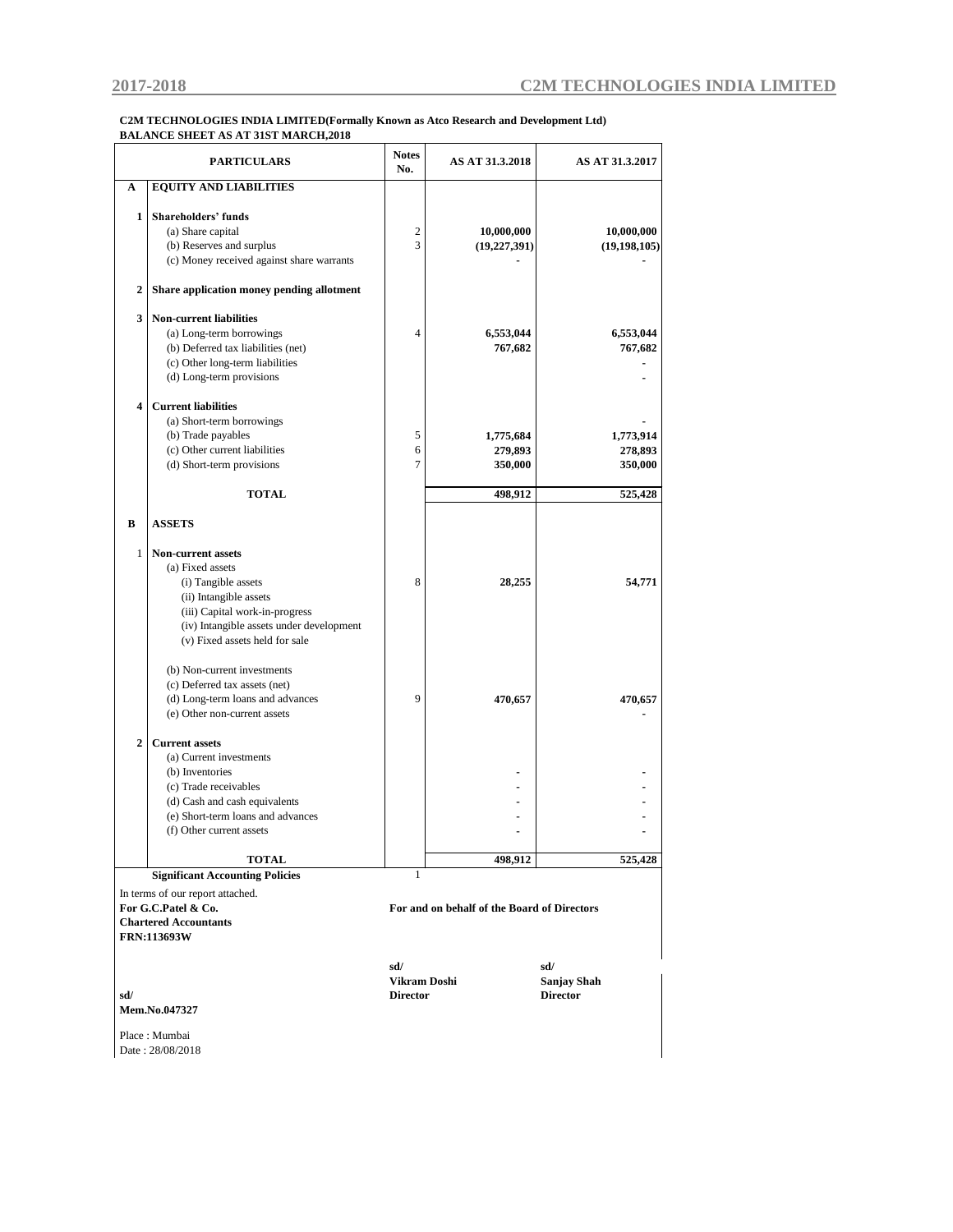#### **C2M TECHNOLOGIES INDIA LIMITED(Formally Known as Atco Research and Development Ltd) STATEMENT OF PROFIT AND LOSS AS AT 31ST MARCH,2018**

|                         | <b>PARTICULARS</b>                                             | <b>Notes</b><br>No. | AS AT 31.3.2018                             | AS AT 31.3.2017 |
|-------------------------|----------------------------------------------------------------|---------------------|---------------------------------------------|-----------------|
| $\mathbf{1}$            | Revenue from operations (gross)                                |                     |                                             |                 |
|                         | Less: Excise duty                                              |                     |                                             |                 |
|                         | Revenue from operations (net)                                  |                     |                                             |                 |
| $\overline{2}$          | Other income                                                   |                     |                                             |                 |
| 3                       | Total revenue $(1+2)$                                          |                     |                                             |                 |
| $\overline{\mathbf{4}}$ | Expenses                                                       |                     |                                             |                 |
|                         | (a) Cost of materials consumed                                 |                     |                                             |                 |
|                         | (b) Purchases of stock-in-trade                                |                     |                                             |                 |
|                         | (c) Changes in inventories of finished goods, work-in-         |                     |                                             |                 |
|                         | progress and stock-in-trade                                    |                     |                                             |                 |
|                         | (d) Employee benefits expense                                  |                     |                                             |                 |
|                         | (e) Finance costs                                              |                     |                                             |                 |
|                         | (f) Depreciation and amortisation expenses                     | 8                   | 26,516                                      | 26,516          |
|                         | (g) Other expenses                                             | 10                  | 2,770                                       | 3,939           |
|                         |                                                                |                     |                                             |                 |
|                         | Total expenses                                                 |                     | 29,286                                      | 30,455          |
| 5                       | Profit / (Loss) before exceptional and extraordinary items and |                     | (29, 286)                                   | (30, 455)       |
| 6                       | Exceptional items                                              |                     |                                             |                 |
| $\overline{7}$          | Profit / (Loss) before extraordinary items and tax $(5 + 6)$   |                     | (29, 286)                                   | (30, 455)       |
| 8                       | Extraordinary items                                            |                     |                                             |                 |
| 9                       | Profit / (Loss) before tax $(7 + 8)$                           |                     | (29, 286)                                   | (30, 455)       |
| 10                      | Tax expense:                                                   |                     |                                             |                 |
|                         | (a) Deferred tax                                               |                     |                                             |                 |
|                         | Total(10)                                                      |                     |                                             |                 |
|                         |                                                                |                     |                                             |                 |
| 11                      | Profit / (Loss) for the year( $9+10$ )                         |                     | (29, 286)                                   | (30, 455)       |
| 12                      | Earnings per share (of Rs.10/-each)                            |                     |                                             |                 |
|                         | (a) Basic                                                      |                     |                                             |                 |
|                         | (i) Continuing operations                                      |                     | (0.029)                                     | (0.030)         |
|                         | (b) Diluted                                                    |                     |                                             |                 |
|                         | (i) Continuing operations                                      |                     | (0.029)                                     | (0.030)         |
|                         |                                                                |                     |                                             |                 |
|                         | <b>Significant Accounting Policies</b>                         | $\mathbf{1}$        |                                             |                 |
|                         | In terms of our report attached.                               |                     |                                             |                 |
|                         | For G.C.Patel & Co.                                            |                     | For and on behalf of the Board of Directors |                 |
|                         | <b>Chartered Accountants</b>                                   |                     |                                             |                 |
|                         |                                                                |                     |                                             |                 |

 **sd/** 

**Mem.No.047327** Place : Mumbai

**FRN:113693W**

Date : 28/08/2018

**sd/ sd/ Vikram Doshi Sanjay Shah Director Director**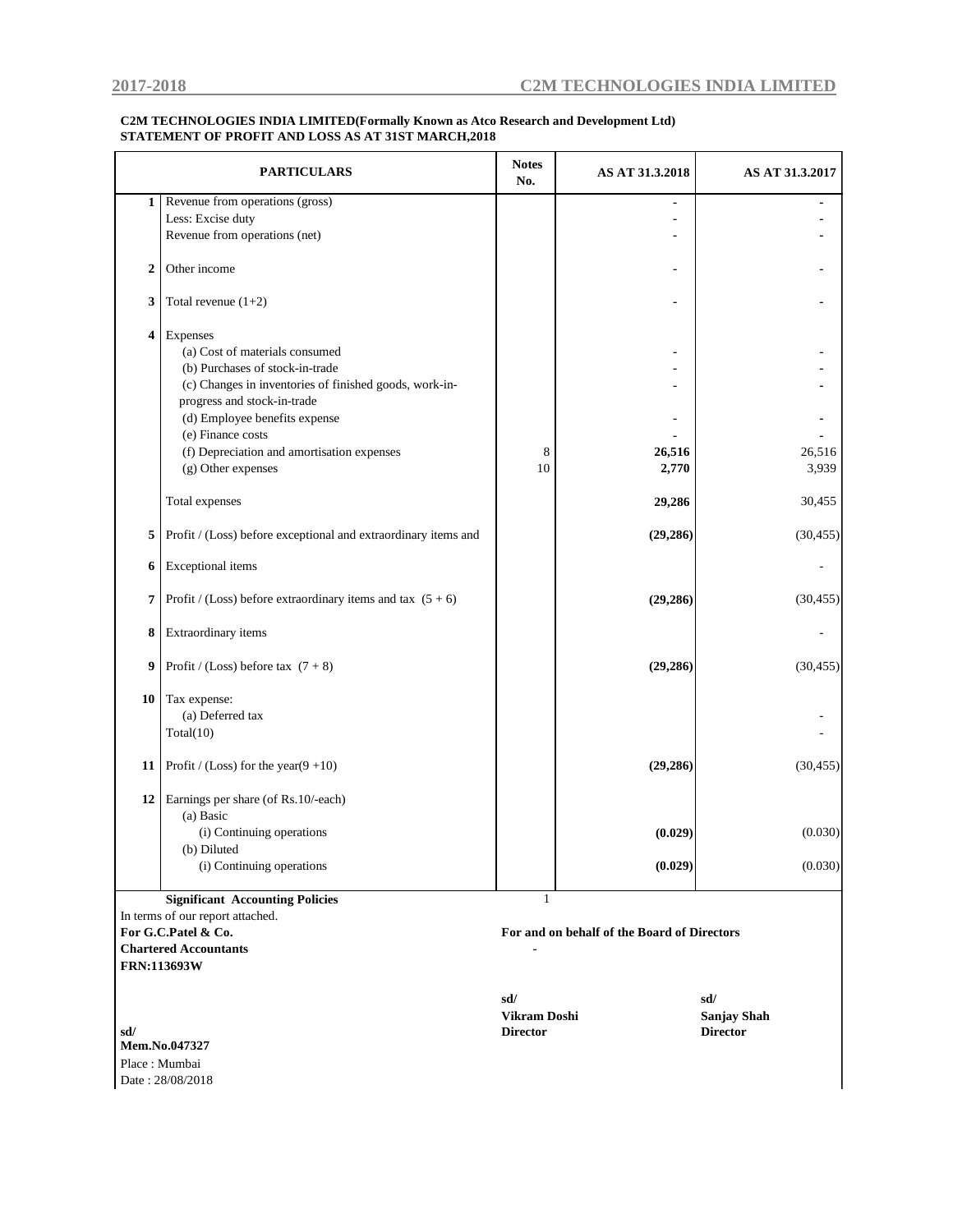#### **NOTES TO ACCOUNTS**

### **1. SIGNIFICANT ACCOUNTING POLICIES YEAR ENDED 31st MARCH, 2017**

#### **Basis of Preparation of financial statement** :-

The financial statements have been prepared and presented under the historical cost convention on accrual basis of accounting to comply with the Accounting Standards prescribed in the Companies (Accounting Standards) Rule 2006 and with relevant provisions of the Companies Act 2013.

#### **1.1 Method of Accounting**

The method of accounting followed by the Company is mercantile / accrual basis

#### **1.2 Sundry Debtors:**

Sundry debtors are stated after writing off debts considered as bad. Adequate provision is made for doubtful debts, if any. Discounts due yet to be quantified at the customer level are provided for under other provisions.

#### **1.3 Going Concern Assumption:**

The accounts are prepared on the going concern assumption. Amount payable/receivable in respect of sundry creditors, sundry debtors, loans given, unsecured loan obtained, advances recoverable, bank balance etc. are subject to reconciliation and confirmation.

#### **1.4 Other Accounting Policies**

These are consistent with generally accepted accounting practices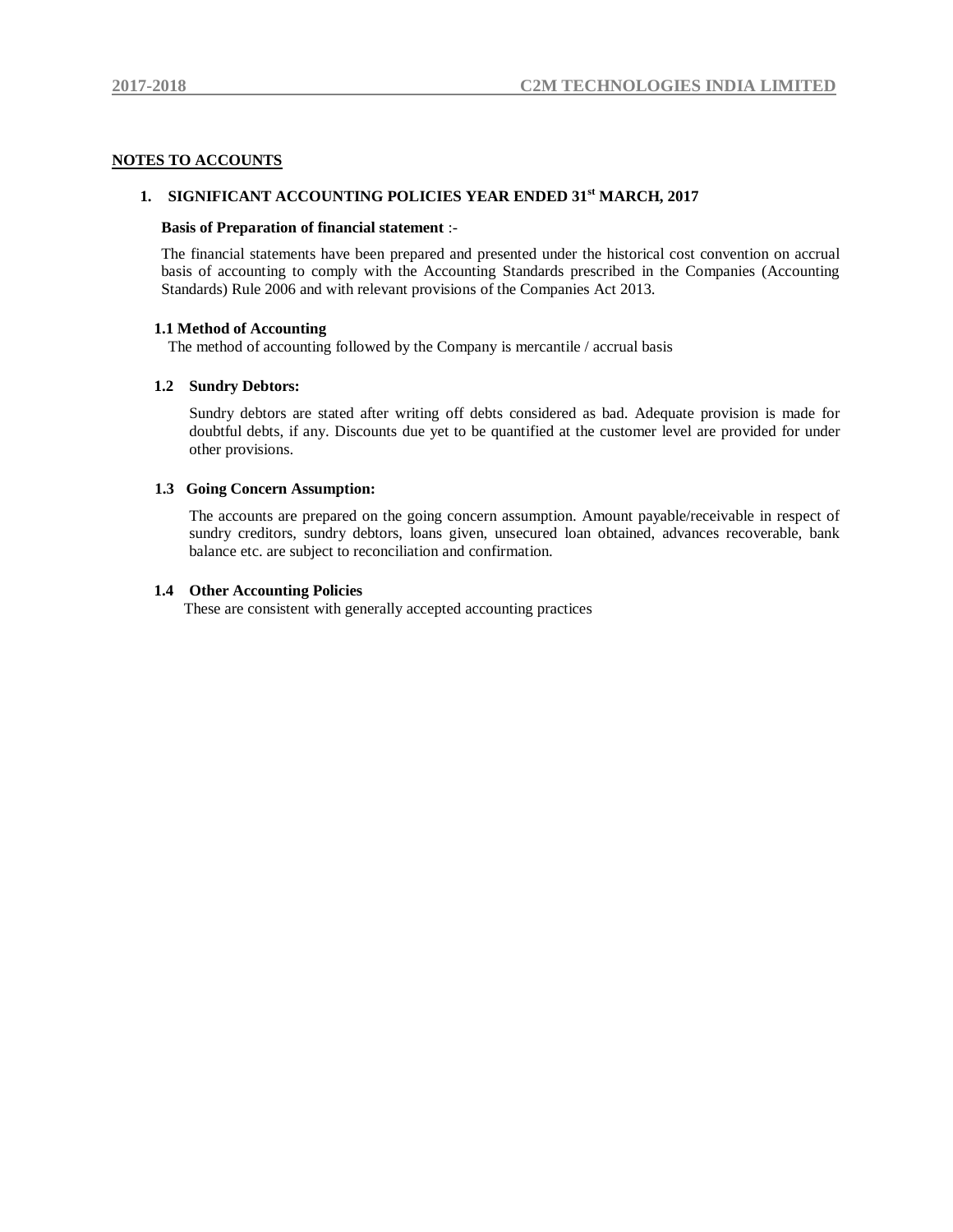# **C2M TECHNOLOGIES INDIA LIMITED(Formally Known as Atco Research and Development Ltd) NOTES TO FINANCIAL STATEMENTS AS AT 31ST MARCH,2018**

**Note No. "2":- SHARE CAPITAL**

| <b>Particulars</b>                                                                                                                             | AS AT 31.3.2018         |            | AS AT 31.3.2017  |            |  |
|------------------------------------------------------------------------------------------------------------------------------------------------|-------------------------|------------|------------------|------------|--|
|                                                                                                                                                | <b>Number of shares</b> | Amount     | Number of shares | Amount     |  |
| (a) Authorised<br>10,00,000 Equity shares of Rs.10 each with voting rights (P.Y.10,00,000 Equity Share of<br>$Rs.10/- each$                    | 1,000,000               | 10,000,000 | 1,000,000        | 10,000,000 |  |
| (b) Issued<br>10,00,000Equity shares of Rs.10 each with voting rights(P.Y.10,00,000 Equity Share of<br>$Rs.10/-$ each)                         | 1,000,000               | 10,000,000 | 1,000,000        | 10,000,000 |  |
| (c) Subscribed and fully paid up<br>10,00,000 Equity shares of Rs.10 each with voting rights (P.Y.10,00,000 Equity Share of<br>$Rs.10/-$ each) | 1,000,000               | 10,000,000 | 1,000,000        | 10,000,000 |  |
| <b>Total</b>                                                                                                                                   |                         | 10,000,000 |                  | 10,000,000 |  |
|                                                                                                                                                |                         |            |                  |            |  |

| Reconciliation of the number of shares outstanding at the beginning and at the end of the reporting period |                         |            |                  |                 |  |  |  |
|------------------------------------------------------------------------------------------------------------|-------------------------|------------|------------------|-----------------|--|--|--|
|                                                                                                            | AS AT 31.3.2018         |            | AS AT 31.3.2017  |                 |  |  |  |
|                                                                                                            | <b>Number of shares</b> | Amount     | Number of shares | Amount          |  |  |  |
| At the Beginning of period                                                                                 | 1.000.000               | 10,000,000 | 1,000,000        | 10,000,000      |  |  |  |
| Add:- Issued during the year                                                                               |                         |            |                  |                 |  |  |  |
| Less:- Brought Back during the year                                                                        |                         |            |                  |                 |  |  |  |
| Outstanding at the end of period                                                                           | 1.000.000               | 10,000,000 | 1,000,000        | 10,000,000      |  |  |  |
| Details of each shareholder holding more than 5% shares:                                                   |                         |            |                  |                 |  |  |  |
|                                                                                                            | AS AT 31.3.2017         |            |                  | AS AT 31.3.2016 |  |  |  |
| Name of Shareholder                                                                                        | $\frac{0}{0}$           | Qty        | $\frac{9}{6}$    | Qty             |  |  |  |
| Atcom Technologies Limited                                                                                 | 100.00                  | 10,000,000 | 100.00           | 10,000,000      |  |  |  |
|                                                                                                            |                         |            |                  |                 |  |  |  |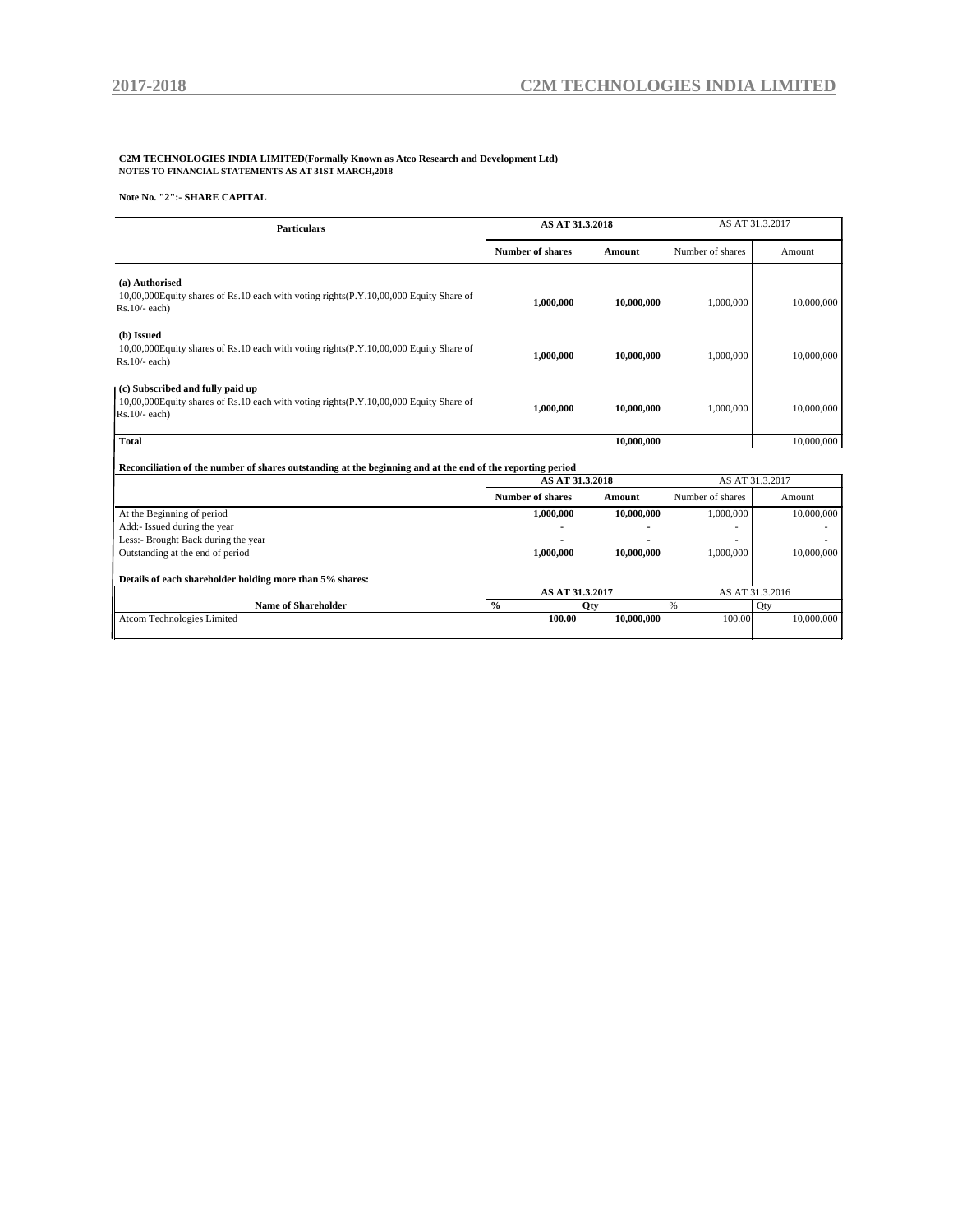#### **C2M TECHNOLOGIES INDIA LIMITED(Formally Known as Atco Research and Development Ltd) NOTES TO FINANCIAL STATEMENTS AS AT 31ST MARCH,2018**

| <b>Note No. "3":- RESERVES AND SURPLUS</b>                                                                                          |                                               |                                             |
|-------------------------------------------------------------------------------------------------------------------------------------|-----------------------------------------------|---------------------------------------------|
|                                                                                                                                     | AS AT 31.3.2018                               | AS AT 31.3.2017                             |
| Opening Balance of Profit and Loss Account<br>$Add/(Less)$ :-Profit/ $(Loss)$ during the year<br>Closing Balance at the end of year | (19, 198, 105)<br>(29, 286)<br>(19, 227, 391) | (19,167,650)<br>(30, 455)<br>(19, 198, 105) |
| <b>Total</b>                                                                                                                        | (19, 227, 391)                                | (19, 198, 105)                              |

#### **Note No. "4":-LONG TERM BORROWINGS**

|                                          |              | AS AT 31.3.2018 | AS AT 31.3.2017 |
|------------------------------------------|--------------|-----------------|-----------------|
| <b>Unsecured</b><br>From Holding Company |              | 6,553,044       | 6,553,044       |
|                                          | <b>Total</b> | 6,553,044       | 6.553,044       |

#### **Note No. "5":-TRADE PAYABLE**

|               |              | AS AT 31.3.2018 | AS AT 31.3.2017 |
|---------------|--------------|-----------------|-----------------|
|               |              |                 |                 |
| Trade payable |              | 1,775,684       | 1,773,914       |
|               | <b>Total</b> | 1,775,684       | 1,773,914       |

#### **Note No. "6":- OTHER CURRENT LIABILITIES**

|                   | AS AT 31.3.2018 | AS AT 31.3.2017 |
|-------------------|-----------------|-----------------|
|                   |                 |                 |
| Other Liabilities | 279,893         | 278,893         |
| Total             | 278,893         | 278,893         |

#### **Note No. "7":- SHORT TERM PROVISION**

|                   |       | AS AT 31.3.2018 | AS AT 31.3.2017 |
|-------------------|-------|-----------------|-----------------|
|                   |       |                 |                 |
| Provision for Tax |       | 350,000         | 350,000         |
|                   | Total | 350,000         | 350,000         |

#### **Note No. "9":- LONG TERM LOANS AND ADVANCE**

|                                            | AS AT 31.3.2018 | AS AT 31.3.2017 |
|--------------------------------------------|-----------------|-----------------|
| <b>Balance with Government Authorities</b> | 467,909         | 467,909         |
| (b) Other loans and advances               |                 |                 |
| Unsecured, considered good                 | 2.748           | 2.748           |
| <b>Total</b>                               | 470.657         | 470.657         |

#### **Note No. "10":- OTHER EXPENSES**

|                             | AS AT 31.3.2018 | AS AT 31.3.2017 |
|-----------------------------|-----------------|-----------------|
|                             |                 |                 |
| <b>Audit Fees</b>           | 1,770           | 1,725           |
| Fees and Taxes              | ٠               | 1,214           |
| Printing and Stationery     |                 |                 |
| <b>Professional Charges</b> | 1,000           | 1,000           |
| <b>Total</b>                | 2.770           | 3,939           |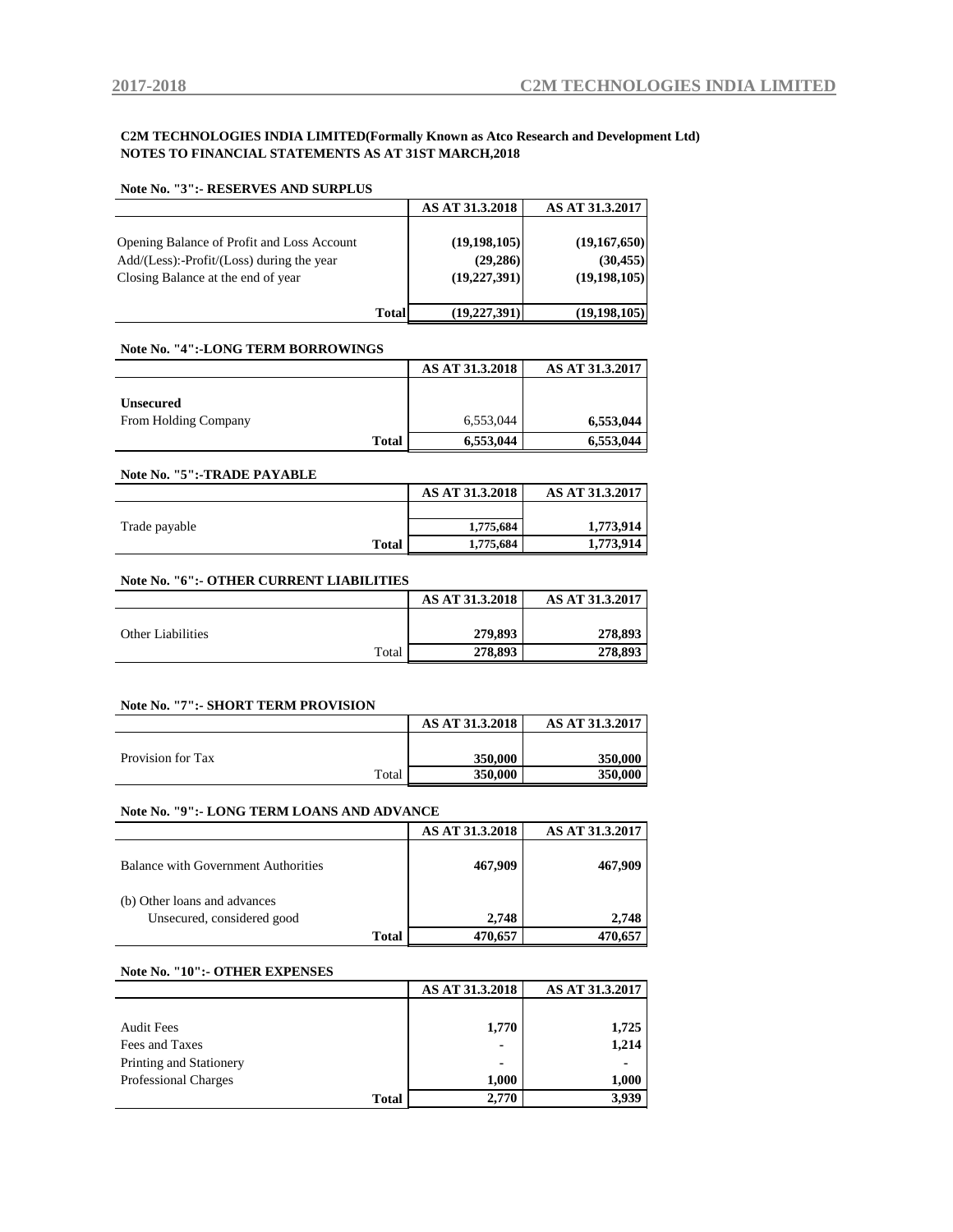**C2M TECHNOLOGIES INDIA LIMITED(Formally Known as Atco Research and Development Ltd) NOTES TO FINANCIAL STATEMENTS AS AT 31ST MARCH,2018**

#### **NoteNo. "8":- TANGIBLE ASSETS**

|                                |                     |                                                     | <b>Gross block</b>                                       |                     |                     | <b>Depreciation</b> |                                                        |                     | <b>Net Block</b>    |                     |  |
|--------------------------------|---------------------|-----------------------------------------------------|----------------------------------------------------------|---------------------|---------------------|---------------------|--------------------------------------------------------|---------------------|---------------------|---------------------|--|
|                                | AS AT<br>01.04.2017 | <b>Additions/Adust</b><br>ment during the<br>period | Deductions/<br><b>Retirement</b><br>during the<br>period | AS AT<br>31.03.2018 | AS AT<br>01.04.2017 | For the period      | <b>Additions/</b><br>Adustment<br>during the<br>period | AS AT<br>31.03.2018 | AS AT<br>31.03.2018 | AS AT<br>01.04.2017 |  |
| <b>Tangible Assets:-</b>       |                     |                                                     |                                                          |                     |                     |                     |                                                        |                     |                     |                     |  |
| Air Conditioner                | 382,065             |                                                     |                                                          | 382,065             | 349,287             | 18,148              |                                                        | 367,435             | 14,630              | 32,778              |  |
| Plant & Machinery              | 1,627,541           | ۰                                                   |                                                          | 1,627,541           | 1,627,541           | ٠                   |                                                        | 1,627,541           |                     |                     |  |
| <b>Office Equipments</b>       | 85,190              | $\overline{\phantom{a}}$                            |                                                          | 85,190              | 79,229              | 4,047               |                                                        | 83,276              | 1,914               | 5,961               |  |
| <b>Electrical Installation</b> | 55,029              |                                                     |                                                          | 55,029              | 47,103              | 2,614               |                                                        | 49,717              | 5,312               | 7,926               |  |
| Tools & Equipment              | 35,933              | $\overline{\phantom{a}}$                            | $\overline{\phantom{a}}$                                 | 35,933              | 27,827              | 1,707               |                                                        | 29,534              | 6,399               | 8,106               |  |
|                                |                     |                                                     |                                                          |                     |                     |                     |                                                        |                     |                     |                     |  |
| Total                          | 2,185,758           |                                                     |                                                          | 2,185,758           | 2,130,987           | 26,516              |                                                        | 2,157,503           | 28,255              | 54,771              |  |
| <b>Previous Year</b>           | 2,185,758           |                                                     |                                                          | 2,185,758           | 2,077,955           | 26,516              |                                                        | 2,104,471           | 81,287              | 107,803             |  |